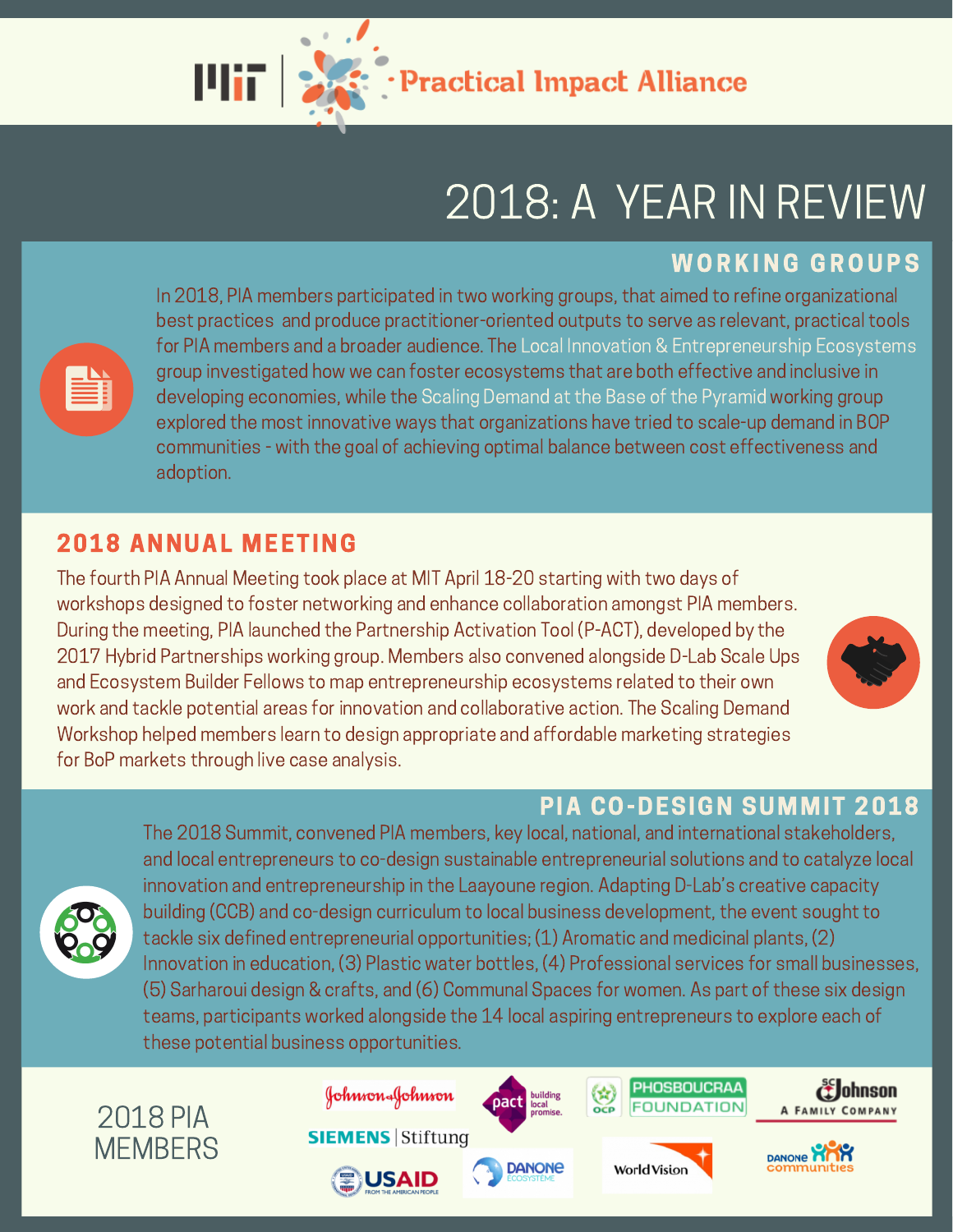Since 2014, the Practical Impact Alliance has reached 25 institutional members, a network representing a diverse set of sectors and fields of work. In bringing together leaders from diverse organizations with aligned missions, PIA has facilitated learning, collaboration, and action.

### Institutional Member Sectors



## PIA MEMBER PROFILES

"PIA is a unique organization, offering a hub of information and access to broad networks of organizations that have similar goals regarding addressing issues in the developing world."

"There is no other network quite like PIA, that I think makes for a great platform of collaborations and innovations."

**46%**